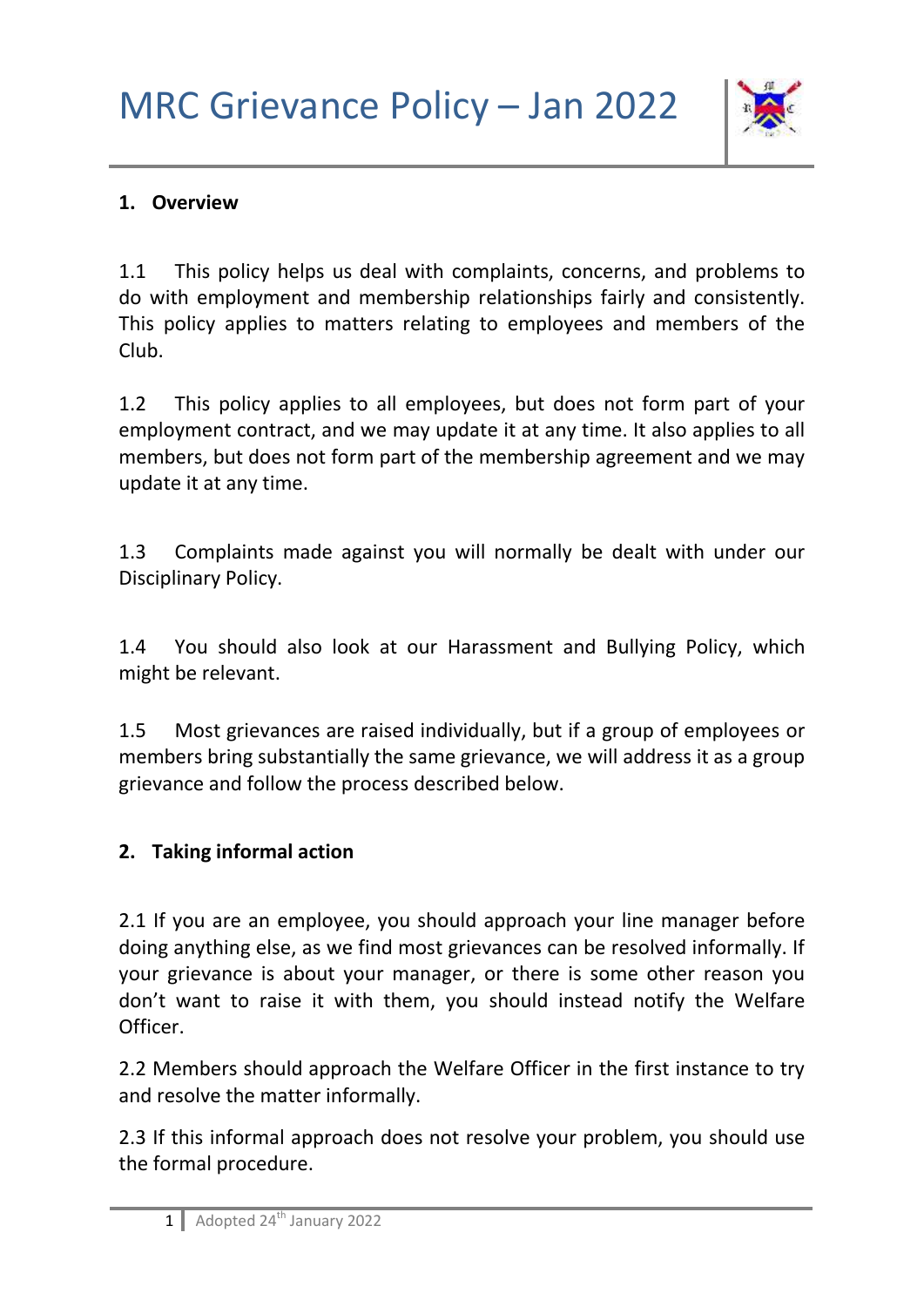

### **3. Taking formal action: First stage**

3.1 You will need to set out the details of your complaint in writing. Include dates, names of individuals involved, and any other relevant facts, and tell us clearly that you want to lodge a formal grievance. It will be helpful if you set out any steps you have taken to resolve the issue informally.

3.2 You must also explain clearly what you want to see the Club do. You could for example say: '*I want you to issue a warning to (the name of the individual you are complaining about*)', or: '*I want you to change your policy on overtime working'*.

3.3 Send or hand your written grievance to your line manager or, if you are a member, the Chair of the committee. If you are an employee and your line manager is part of your grievance, you should send your grievance to the Welfare Officer.

3.4 We will write to you to let you know that we've received your grievance.

3.5 You must co-operate with us to ensure our investigation is fair and thorough. We will aim to do this in a way which makes you feel comfortable and supported. How we investigate will depend on the nature of your grievance. We will look at relevant documents and may interview you and/or take a statement from you and from other people able to provide information.

# **4. Taking formal action: Second stage**

4.1 We will invite you to a meeting, usually within five working days of you lodging your grievance. The meeting is your opportunity to explain your problem and how you think we should resolve it, and we ask that you make every effort to attend. This meeting will consist of two club members, one of whom must be a committee member.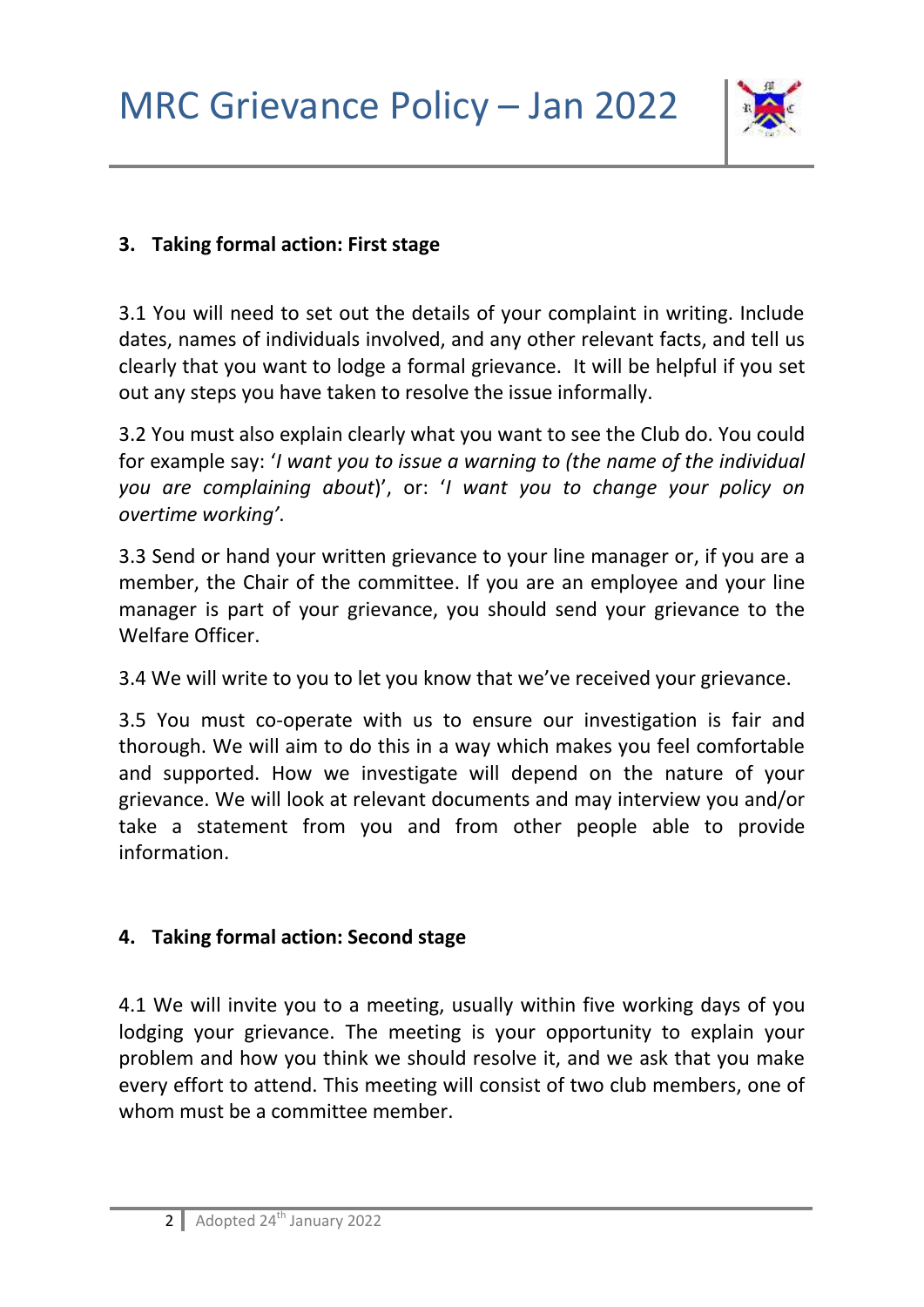

4.2 You can bring a companion with you to the meeting — this will typically be a work colleague or a trade union representative (full details in section 6.1 and 6.2). You must let us know as soon as possible if either you or your companion is unable to attend the meeting and we will try to reschedule.

4.3 We may record the meeting, but we will not do so without telling you. You are welcome to record the meeting, but must tell us if this is the case.

4.4 After the meeting, we will take any steps to investigate further that we consider appropriate. Sometimes this will involve looking at documents or interviewing other people. We will not normally allow you to take part in this part of the investigation (for example, you will not normally be allowed to question other people directly). Sometimes, we may ask you for more information or for another meeting. And sometimes, we may think there is no need for any further investigation.

4.5 Within a week of the final meeting (this may be the first or the second meeting, depending on the circumstances) we will write to you with our decision and let you know if we plan to take any action to address your grievance. We will also tell you who to write to if you want to appeal our decision (paragraph 5 below). In complicated grievances, or if the committee member hearing your grievance is very busy, it may take longer than a week to make our decision and prepare an outcome letter. If that happens, we will keep you informed about the likely timescales.

4.6 Sometimes, we may decide it is inappropriate to discuss some, or even all, of the steps we are taking as the result of your grievance with you (usually because the other person involved might have an entitlement to confidentiality, which has to be balanced against your right to know what has happened). We recognise that will leave you feeling dissatisfied, and we would only do this if there was a good reason not to keep you informed.

# **5. Taking formal action: Third stage**

5.1 If you are not happy with our decision, you can appeal in writing within one week of us giving you the decision. Your appeal letter or email must explain clearly why you are appealing. You should also give us any new